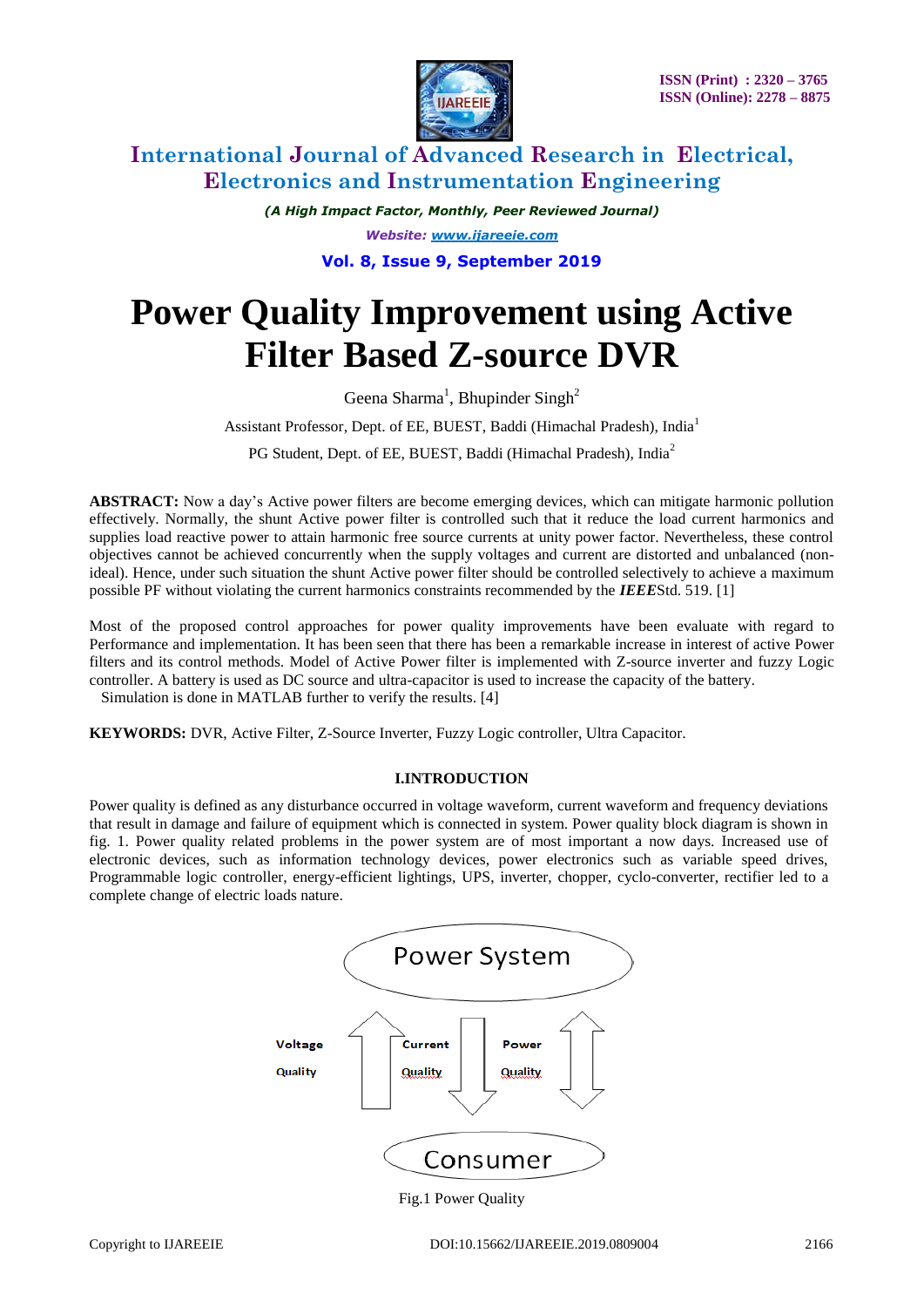

*(A High Impact Factor, Monthly, Peer Reviewed Journal)*

*Website: [www.ijareeie.com](http://www.ijareeie.com/)*

### **Vol. 8, Issue 9, September 2019**

These non-linear loads are simultaneously the major reason and the major effect of power quality distortions. Due to their non-linearity, all these non-linear loads cause disturbances in the current and voltage waveform. The increased sensitivity of the vast majority of processes industrial and residential led to increased Power Qualityproblems in every sector. [5]

### **II. HARMONICS DISTORTION**

Harmonics is defined as current or voltage waveforms assume non-sinusoidal shape. The waveform corresponds to the sum of different sine-waves with different phaseandmagnitude, having frequencies that are multiples of powersystem frequency.

### **Causes of Harmonics Distortion**:

- i. Electric machines working above the knee of the magnetization curve (magnetic saturation)
- ii. Welding machines ,Arc furnaces
- iii. Rectifiers, Chopper, Inverter,
- iv. DC brushless motors.
- v. All non-linear loads, such as power electronics devices including Adjustable speed derives,SMPS data processing equipment, high efficiency lighting.

### **Effects of Harmonic Distortion**:

- i. Increased the probability in occurrence of resonance.
- ii. OverloadNeutral in 3-phase systems, overheating of equipmentandall cables.
- iii. Efficiency loss in electric machines.
- iv. Electromagnetic interference with communication lines.
- v. Errors in measurement when using average reading meters.

#### **Total Harmonic Distortion**

Total Harmonics distortion (THD) is complex and often confusing concept to understand. However, when broken down into the basic definition of harmonics and waveform distortion, it becomes very easier to understand. Harmonics have frequency that is integral multiple of fundamental frequency. For example, given a 50Hz fundamental waveform, the 2nd, 3rd, 4th, and 5th, harmonics components will be at 100Hz, 150Hz, 200Hz and 250Hz respectively. This, harmonics distortion is the degree to which a waveform differ from its pure sinusoidal values as are sultofsummation of all these harmonic components. The ideal sine wave always has zero harmonic components. In that case, there is nothing to distort this perfect waveform.

Total harmonic distortion (THD), is addition of all harmonics components of the current or voltage waveform compare against the fundamental component of the voltage or current waveform:

$$
THD = \frac{\sqrt{(V_2^2 + V_3^2 + V_4^2 + \cdots + V_n^2)}}{V_1} \quad *100\%
$$

The above formula shows the calculation fortotal harmonic distortion on a voltage signal. The final result is a %age comparing the harmonics components to the fundamental component of signal. The greater the percentage, the more distortion that is present on themain ssignals. [3]

There are number of devices which are available to mitigate harmonic distortion in the power supply networks by the use of filters. Filters are used to control the flow of harmonics current in the Power Systems. It is a LC circuit, in pass band, passes all frequencies within the range and stops all frequencies in its stop bands. There are two basic types of filters which are: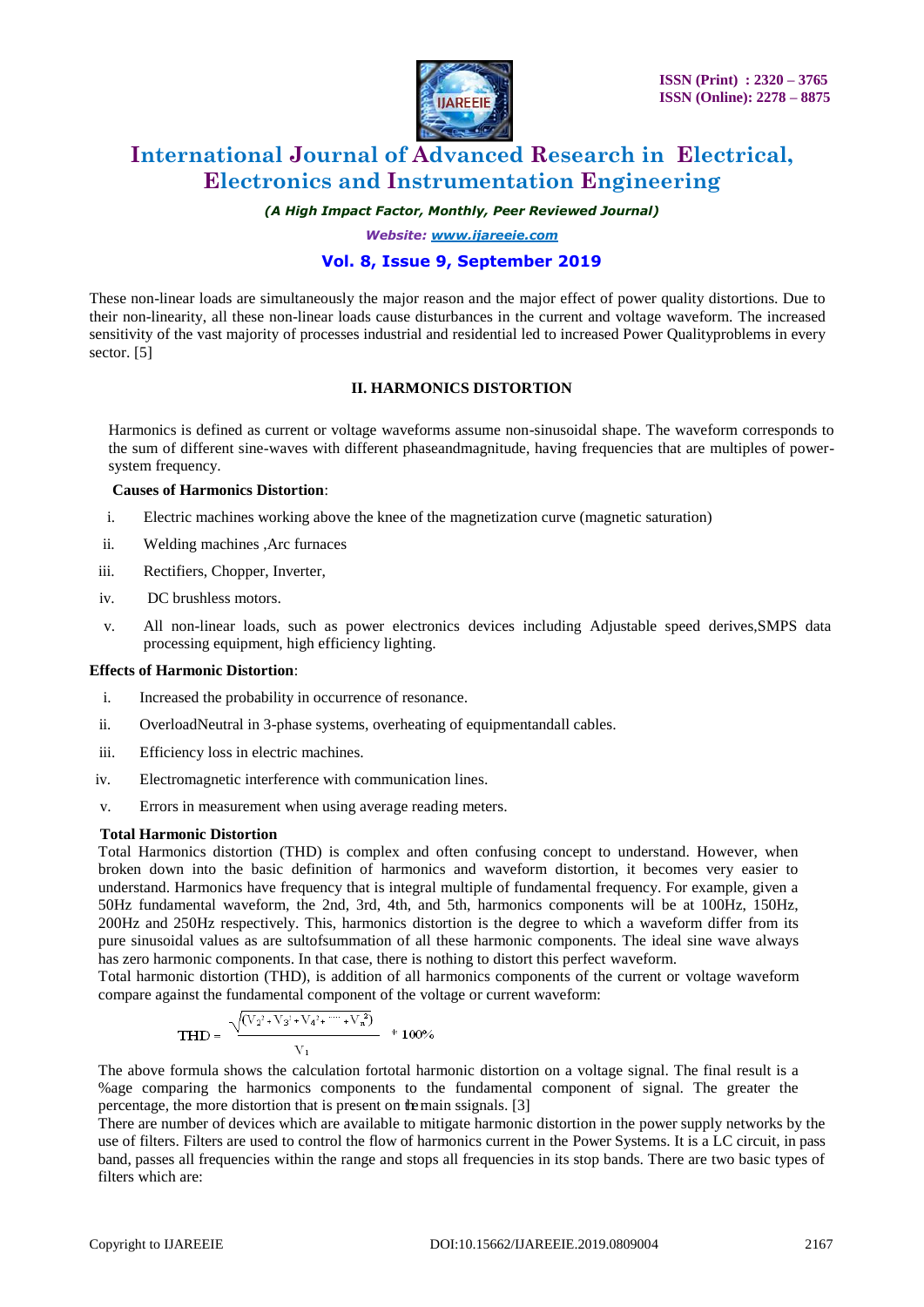

*(A High Impact Factor, Monthly, Peer Reviewed Journal)*

*Website: [www.ijareeie.com](http://www.ijareeie.com/)*

### **Vol. 8, Issue 9, September 2019**

- PassiveFilters
- **ActiveFilters**

Passive filters comprise capacitance, inductance and resistance elements configured and tuned to control harmonics. Passive filters are designed either to shunt the harmonic currents off the line or block their flow by tuning the RLC elements to create resonance at a selected frequency. On the other hand,active filters are designed to inject harmonic currents to counterbalance existing harmonic components as they show up in the distribution system.

### **III. DYNAMIC VOLTAGE RESTORER (DVR)**

Dynamic Voltage Restorer (DVR) is an important device which is used to reduce voltage sags, swells and harmonics in the distribution network. DVR is a solid-state device that continues regulates the voltage on the distribution side by injecting the voltage into the system. DVR is usually installed between the load and the source at the Point of Common Coupling (PCC). DVR can reduce both voltage sag and voltage swell. Dynamic voltage restorer can also limit fault current, mitigate transients in the voltage and also compensate voltage harmonics in the system. Fig.-1 shows the basic block diagram of Dynamic voltage restorer (DVR).



Fig.-2.Block diagram of DVR.

Dynamic voltage restorer consists of a coupling transformer, energy storage device, harmonic filter, a Voltage Source Converter (VSC) and a control system for triggering the switches of VSC. The basic idea of a DVR is to inject voltage generated by the inverter to the bus through a coupling transformer. The injected voltage and injected current compensates for the reduction of voltage sags and swells. [2]

### **IV. ACTIVE FILTER**

Active harmonic filtering is a relatively latest technology for mitigating harmonics which is based on the power electronics devices. An active power filter consists of one or more than one power electronic converters which utilize power semiconductor devices controlled by integrated circuits. The use of active power filters to eliminate the harmonics before they enter a supply system is the optimal method of dealing with the harmonics problem. Active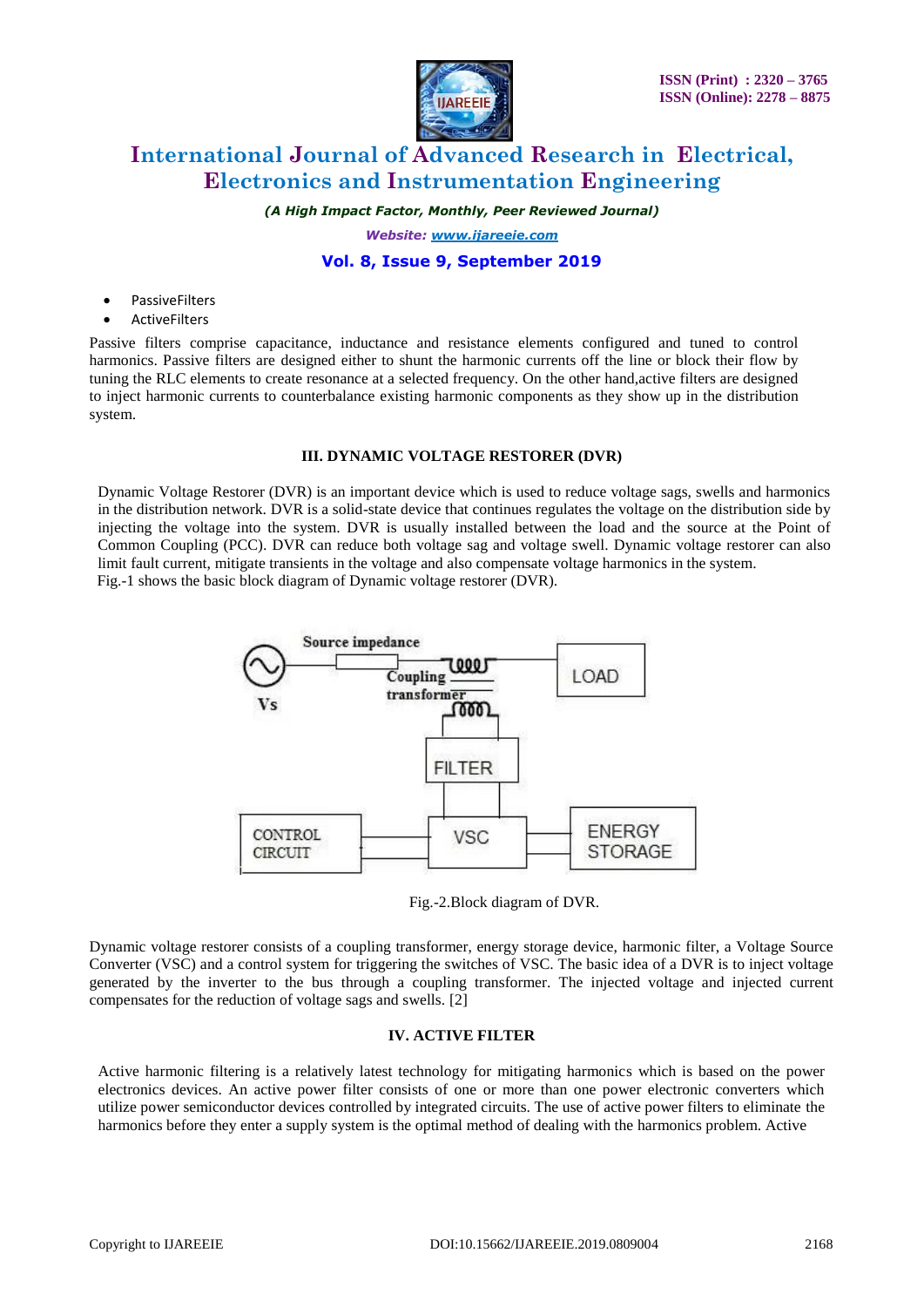

*(A High Impact Factor, Monthly, Peer Reviewed Journal)*

*Website: [www.ijareeie.com](http://www.ijareeie.com/)*

# **Vol. 8, Issue 9, September 2019**



Fig.:3 Basic configuration of SAPF

Power filters could be connected either in parallel or in series to power systems; therefore, active filter can operate as either current sources or voltage sources. The shunt active filter is controlled such a way that to inject a compensating current into the power system so that it mitigate the harmonic currents generated by the non-linear load.

The main principal of active filtering for current compensation is shown in Fig.:4. The non-linear load current due to the non-linear load. In this figure, the active filter is controlled to inject or draw a current  $I_{\text{a}}$  fsuch that the source current I =  $I_L$  +  $I_{\text{a}f}$  issinusoidal. [4]

### **BASIC COMPENSATIONPRINCIPLE**



Fig.:4 filter current  $I_F$  generated to compensate load-current harmonics [4]

Fig.4 shows the basic compensation principle of a shunt active filter. It is controlled to inject a compensating current Icfrom/to the power system, so that it cancel out current harmonics on the AC side, and makes the source current in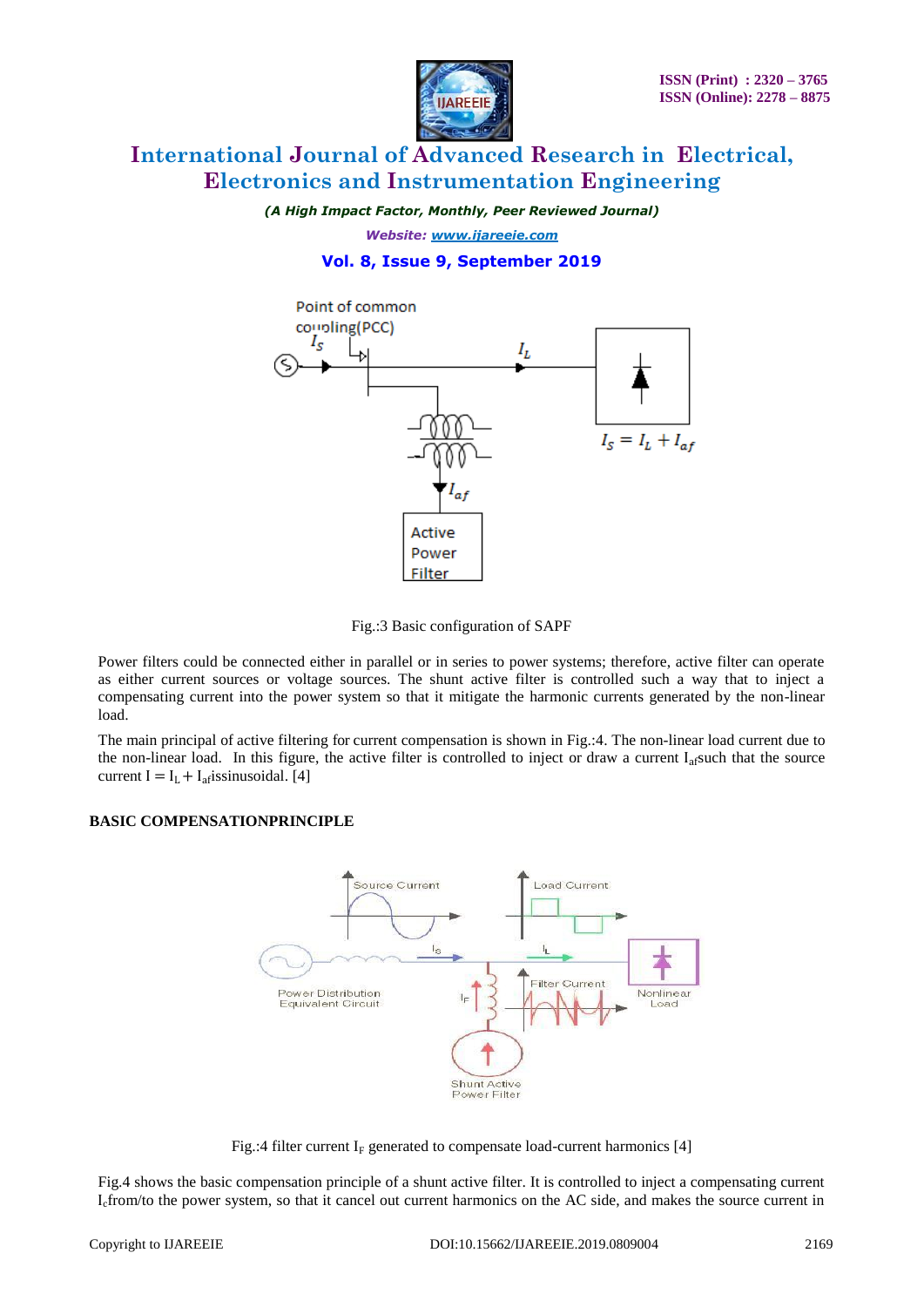

*(A High Impact Factor, Monthly, Peer Reviewed Journal)*

*Website: [www.ijareeie.com](http://www.ijareeie.com/)*

### **Vol. 8, Issue 9, September 2019**

phase with the source voltage.

Advantages of active filter over passive filter:-

- 1) Active filter never resonate with the system where as passive filters resonate with system.
- 2) Active filter work independently of the system impedance characteristics and therefore they can be used in very Complicated circumstances where passive power filters cannot operate successfully because of parallel resonance
- problems.
- 3) They can address multiple harmonic at a time and fight with other power quality problems such as sag swell also.
- 4) Active power filter can be programmed to correct harmonics as well as power factor.

#### **V. Z-SOURCE INVERTER**

A **Z-source inverter** is a type of power inverter, a circuit that converts direct current (DC) to alternating current (AC). It functions as a buck-boost inverter without any use of DC-DC converter bridge due to its unprecedented circuit topology.it proposes an impedance-source (or impedance-fed) power inverter (abbreviated as Z-source inverter) and its control method for implementing ac-to-dc, dc-to-ac, ac-to-ac, and dc-to-dc power conversion. The Zsource inverter employs a unique impedance circuit to couple the inverter main circuit to the power source, thus providing unique applications that cannot be obtained in the traditional voltage-source inverter (or voltage-fed) and current-source (or current-fed) inverters, in which a inductor and a capacitor are used respectively. The Z-source inverter overcomes the conceptual and theoretical barriers and limitations of the traditional voltage-source inverter and current-source inverter and provides original power conversion concept. ZSI employs a Z network as L1=L2, C1=C2 shown in figure given below. The Z-Source inverter employs Impedance network between voltage source and inverter bridge. In Z-Source Inverter (ZSI), There is one more switching state as shoot through state, besides the 8 switching states ( 6 active states and 2 zero states) for traditional voltage source or current source inverter. The shoot through state intentionally added to boostthe output voltage with the Z- network. In the Z-Source inverter the output voltage is higher or lower than the DC-Link voltage.



Fig. 5 Three phase Z-Source inverter

### **VI. FUZZY LOGIC CONTROLLER**

PI controller is conventionally used controller in Dynamic voltage restorer. But if the range ofDynamic voltage restorer increases, then the efficiency of conventional PI controller is decreases. So to Increase the efficiency and stability of the system Fuzzy logic controller is introduced. Fuzzy logic controller increases the reliability andefficiency of the system to larger extent. Fuzzy logic controller has basically three main elements: Crisp Input, membership function and output as shown in figure below. The main functions of membership function areFuzzifier, Inference, Defuzzifier.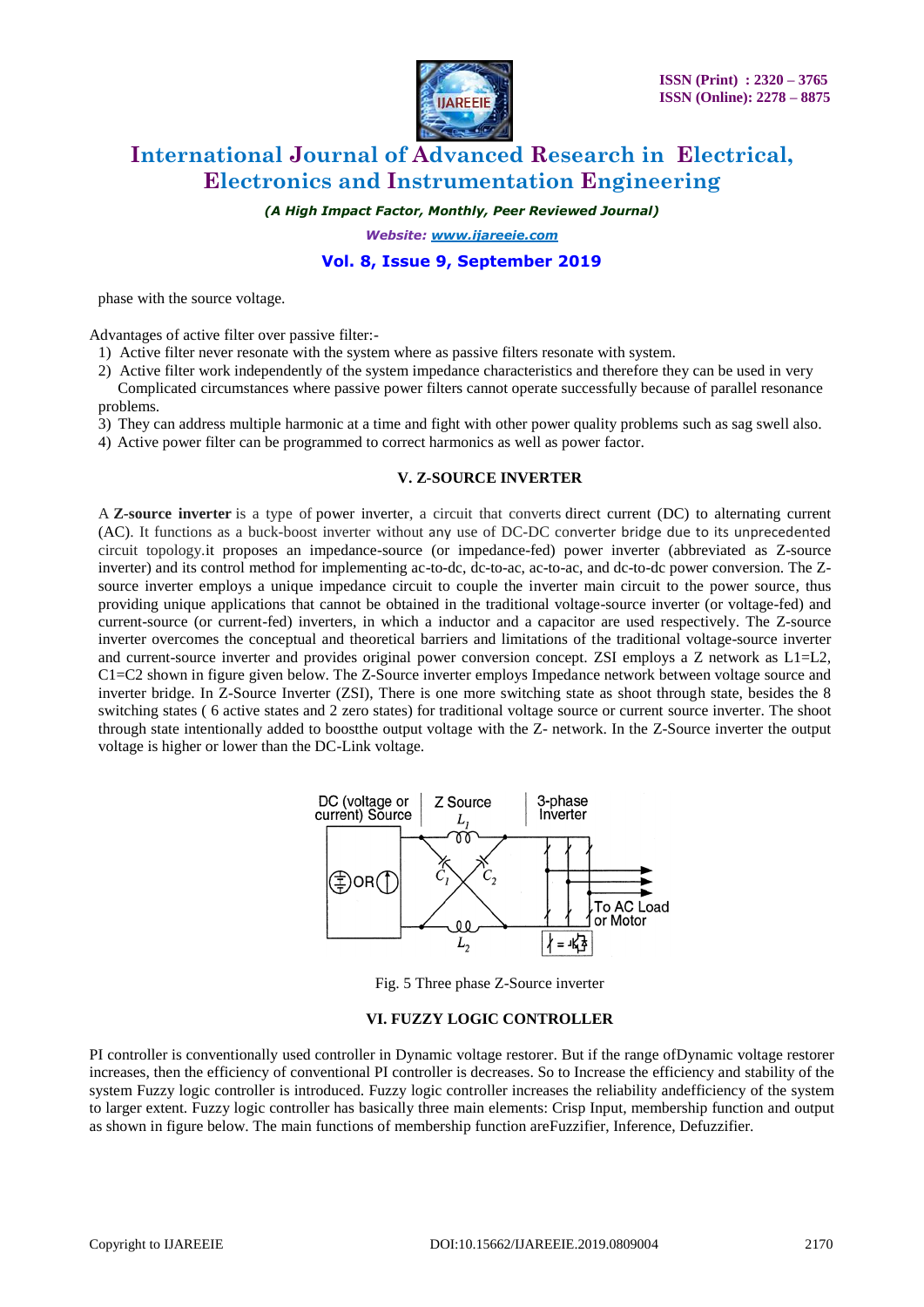

*(A High Impact Factor, Monthly, Peer Reviewed Journal)*

*Website: [www.ijareeie.com](http://www.ijareeie.com/)*

# **Vol. 8, Issue 9, September 2019**



Fig.6 Basic Fuzzy logic controller

### **VII. PROPOSED MODEL**

The proposed DVR model for harmonic reduction isshown in Fig.7. And proposed model for Z-Source inverteris shown in Fig.8. And Fuzzy logic controller which is used to increase system is shown in fig.9. Proposed model of Active filter which is used to reduction in the harmonics is shown in the fig.10. In this proposed model a DC source is used with Ultracapacitor or Super capacitor which is connected along with it to increase system storage capacity. Z-Source inverter is used with Active filter for harmonic reduction.



Fig.7 Proposed Simulink model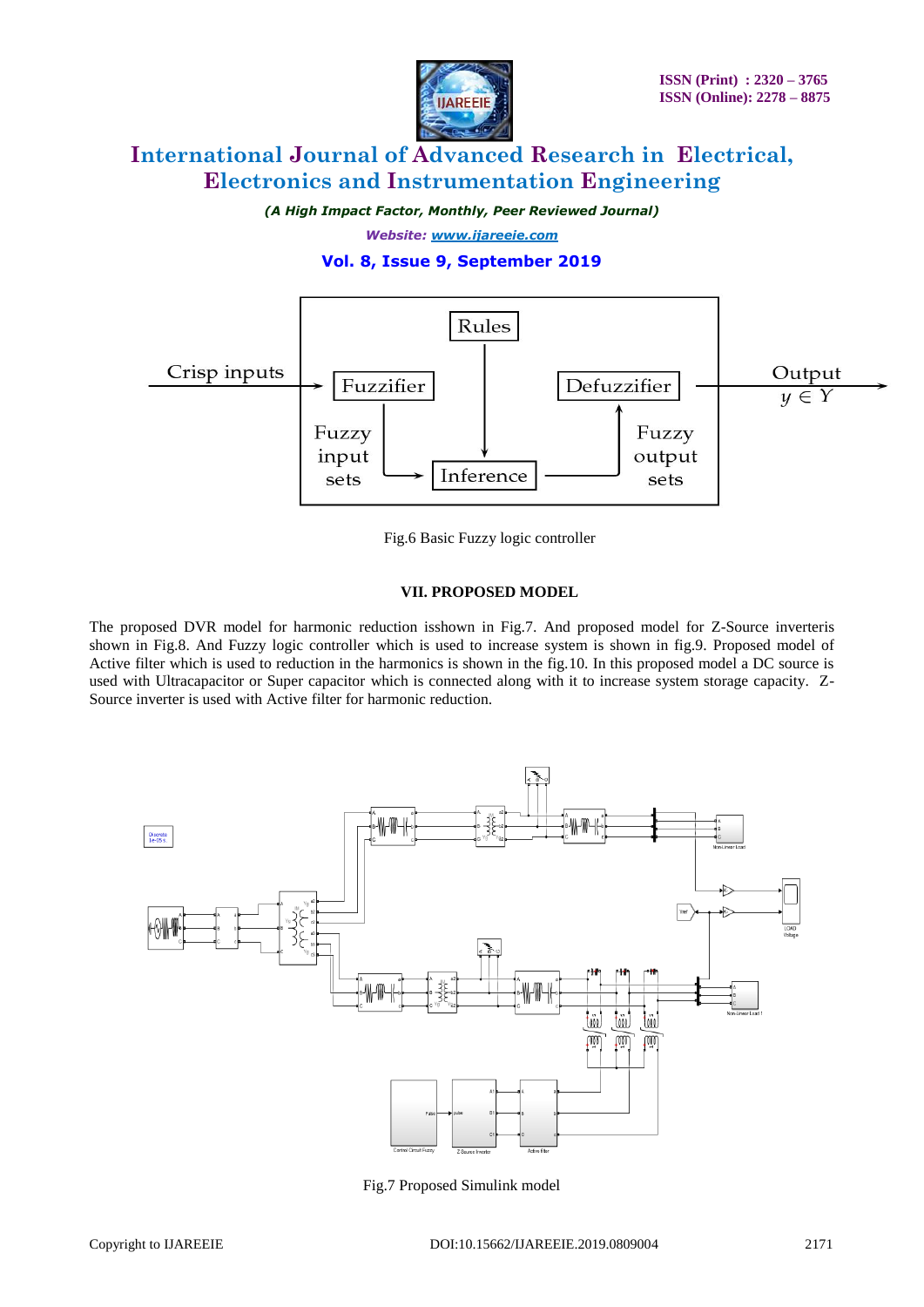

*(A High Impact Factor, Monthly, Peer Reviewed Journal)*

*Website: [www.ijareeie.com](http://www.ijareeie.com/)*

**Vol. 8, Issue 9, September 2019**



Fig.8 Z Source inverter with ultra-capacitor





Fig.10Model of Active Filter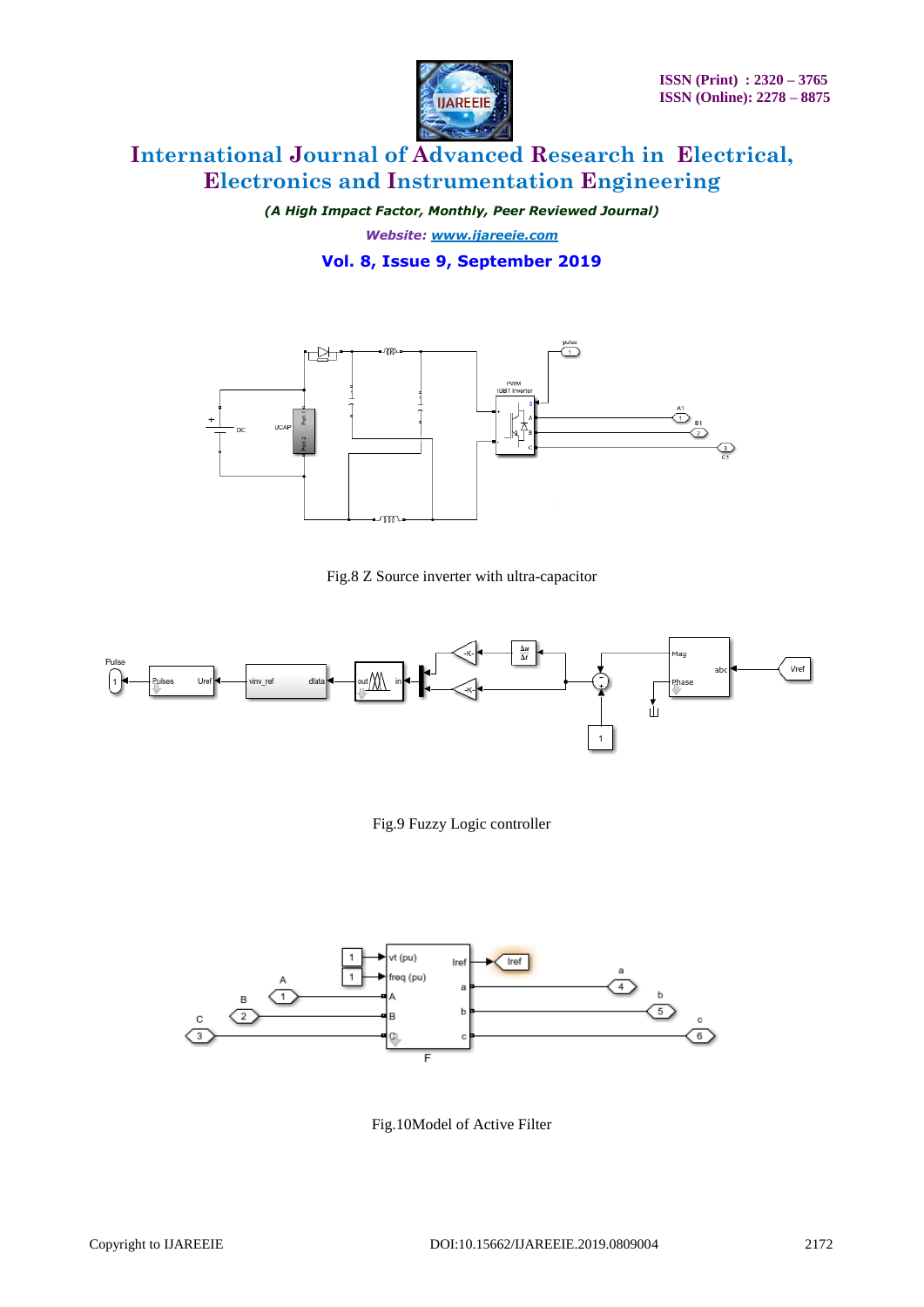

*(A High Impact Factor, Monthly, Peer Reviewed Journal)*

*Website: [www.ijareeie.com](http://www.ijareeie.com/)*

# **Vol. 8, Issue 9, September 2019**

### **VI. SIMULATION RESULTS**

In figure 11 the profile of harmonic distortion without Active filter is shown when the fault is applied across the input. In fig. 12 the profile of reduction in the harmonic using Active filter based DVR is shown.The comparison of this proposed Active filter based Z-source DVR model results with existing [6] Passive filter based Z-source DVR.model results are shown in Tabular form in Table1



Fig.11 Harmonics distortion without DVR



Fig.12 Reduction of Harmonics using Active Filter based DVR